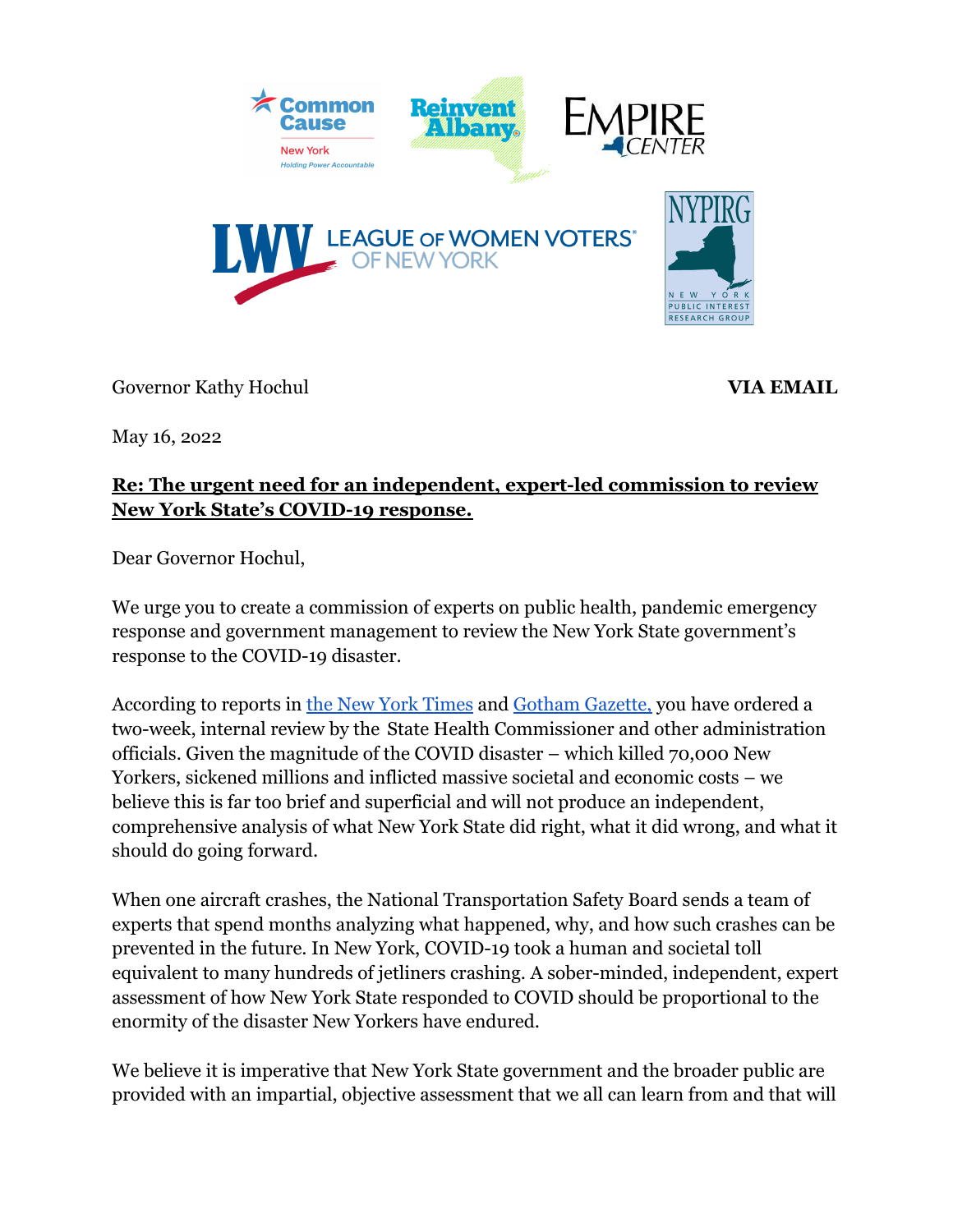improve the state response to future pandemics or other disasters. To ensure a credible and useful inquiry, we recommend the commission appointed by the governor:

- **Include independent experts.** It is important to include some representatives of agencies involved in New York's COVID-19 response , but the chair and the majority of the experts who review the state's response should not have such ties. This will assure the public that the recommendations are well informed and that the commission is not compromised by political influence. All experts on the panel should have a robust background in public health and have worked extensively on pandemics or crisis response.
- **Include public hearings and meetings.** The commission should conduct hearings around the state to hear from government officials and the public about how New York handled the COVID-19 crisis. Any discussions that a quorum of the commission holds to discuss its findings should be held in public, as required in the Open Meetings Law. Ideally, the commission would hold at least one hearing in each of the state's major cities.
- **Guarantee full access.** The panel should have full authority to review state records and data – including material not subject to FOIL – and to interview current and former officials, under subpoena when necessary.
- **Publish a public final report.** Once the public hearings and meetings are complete, the commission should issue a final report summarizing findings and recommending what steps should be taken to prevent or mitigate the next pandemic.

We believe that a truly independent, comprehensive, expert-led review will help prevent unnecessary deaths during the next pandemic.

Please contact Bill Hammond at billh@empirecenter.org or (518) 858-2835, or Tom Speaker at tom@reinventalbany.org or (929) 888-4683 should you wish to discuss the matter further.

Sincerely,

John Kaehny Executive Director Reinvent Albany

Bill Hammond Senior Fellow for Health Policy Empire Center for Public Policy